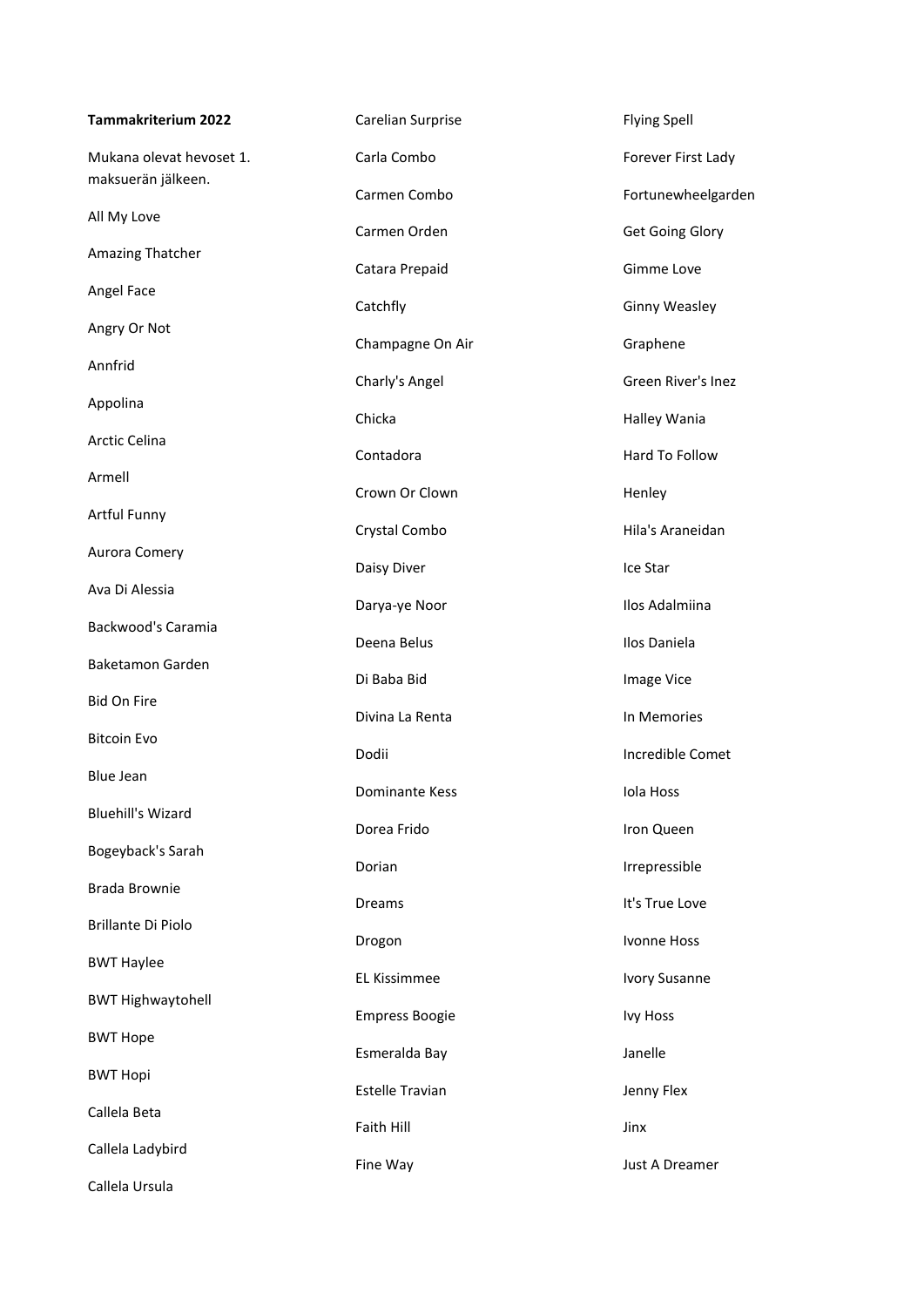| <b>Just Kidding</b>       | Naranjah             | Sahara Maniac            |
|---------------------------|----------------------|--------------------------|
| Kerry's Estrella          | Night Sky Eagle      | Salatiel                 |
| Kiikku's Nea              | Not Bad              | Sally Carrera            |
| La Vie Est Belle          | Only Cash            | Sally Tie                |
| Lady Gaga                 | Pamela Roff          | Second Act               |
| Latoya Web                | Part Time Model      | Semenya                  |
| Lexa's Cinderella         | Picking Foot Girl    | Shackhills Beauty        |
| Lexerna                   | Pimp My Wurst        | She Is Lily              |
| Lillian Eagle             | Pin High             | So Funny Funny           |
| Lily-Ann Poof             | Pon De Replay        | So Noble                 |
| Look Away                 | Por Pow Wow          | So Sweet Pearl           |
| Lorella Luca              | Pretty Awesome       | Spinnaker                |
| Loulou Web                | Princess Stahl       | <b>Stabbers Star</b>     |
| Lunatica                  | Princess's Visa      | <b>Star Angus</b>        |
| <b>Madeleine Mess</b>     | Quasar Queen         | <b>Stonecapes Violet</b> |
| <b>Magnificent Maxine</b> | Ranch Whodidwhat     | Stoneisle Unique         |
| Major Queen               | Real Hialeah         | Stoneisle Utah           |
| Make It Up                | Reviver              | Sudoku Solution          |
| Mandy Model               | Riksu's Vaiana       | <b>Sugar Dance</b>       |
| Margarita Luca            | Rim Bay Redrose      | Sunrise Royalty          |
| Marier Mili               | Rocktown Plaintiff   | Sunrise Sava             |
| Market Place              | Rosa Majalis         | <b>Sunset Surprise</b>   |
| <b>MAS Gina</b>           | Rose Orden           | Sweepthefield            |
| Mathilde Halm             | Rosie Roof           | <b>Take Care</b>         |
| Might Be Dolly            | <b>Royal Duchess</b> | The Empty Pocket         |
| <b>Mighty Real</b>        | Royal Touch          | The Rain Song            |
| Millstone's Folly         | Royalei              | Thylane                  |
| Montserrat Frido          | Sahara Applause      | Tringa Oak               |
| My Esmeralda              | Sahara Maneater      | Truthisoutthere          |